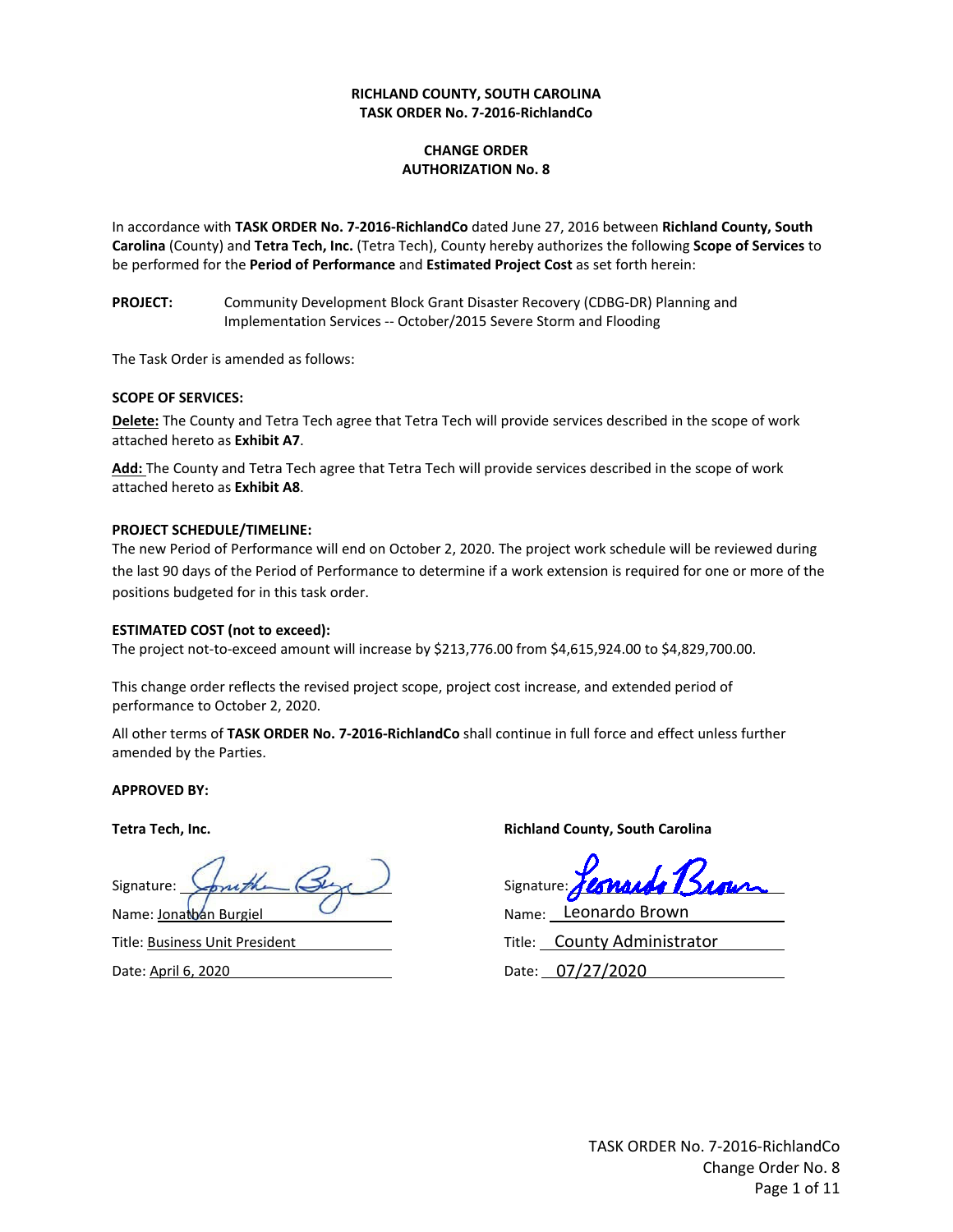# **Richland County, South Carolina CDBG‐DR Planning and Implementation Services EIGHTH Change Order Request**

**April 6, 2020**

# **BACKGROUND AND PURPOSE**

The flooding event that impacted the State of South Carolina from Oct 1 thru 5, 2015 was unprecedented in nature, destroying significant infrastructure throughout the State. Richland County was one of the most impacted areas, with many residents' homes flooded and hundreds of roads made impassable. As a result of the storm, many homeowners, many with low to moderate income, experienced significant losses not fully covered by insurance or FEMA Individual Assistance.

As a result of the disaster, Richland County was provided a direct allocation of \$23.5 million in U.S. Department of Housing and Urban Development (HUD) CDBG‐DR funds to assist the County with the unmet needs of its citizens from the storm. The County has developed and had HUD approve an Action Plan and must implement the plan to manage these funds meticulously and comply with all HUD regulations.

Richland County (the "County") approved **Task Order No. 7‐2016‐RichlandCo** for Tetra Tech, Inc. (Tetra Tech) to provide experienced staff to help develop the processes for administering the CDBG‐DR funds and implement the resulting housing programs thru June 26, 2017. This Task Order No. 7 was subsequently modified without an increase in budget **(Task Order No. 7‐2016‐RichlandCo Change Order #1)** to include certain Tetra Tech staff to the task order to handle tasks associated with applicant intake, processing, funding approval, and field work management.

The County approved a second change order **(Task Order No. 7‐2016‐RichlandCo Change Order #2)** to authorize Tetra Tech to provide a full complement of staff to plan and implement the County's CDBG‐DR program thru June 15, 2017 without changing the original task order budget (attached hereto as Attachment B).

The County subsequently approved a third change order to the scope and budget (**Task Order No. 7‐2016‐ RichlandCo – Change Order #3)** to authorize Tetra Tech to provide CDBG‐DR staffing thru February 28, 2019 during which time it was anticipated the majority of the CDBG-DR funds would have been expended. This third change order covered work beginning June 27, 2016 and continuing through February 28, 2019. The third change order increased the amount of the not to exceed cost for Tetra Tech's services from \$996,843 to \$2,968,564.

In February, 2017, Richland County formally sought additional CDBG‐DR funding from HUD. As a result, HUD awarded Richland County an additional \$7.25 million in HUD CDBG‐DR funds to further assist the County with unmet needs of its citizens from the storm. As a result of this additional funding, the County has requested Tetra Tech to submit a fourth change order to extend the period of performance through December 31, 2019 in order to administer the additional HUD funding. (**Task Order No. 7‐2016‐RichlandCo – Change Order #4)**. This additional change order covers the increased project costs with repairing an increased number of single‐family homes and/or replacing mobile home units from an originally estimated 178 units to up to 200 units. This fourth change order covers work beginning June 27, 2016 and continuing through December 31, 2019. It is anticipated that any remaining work beyond December 31, 2019 would be transitioned to County staff for project wrap‐up and closeout. This fourth change order will also increase the amount of the not to exceed cost for Tetra Tech's services from \$2,968,564 to \$4,268,564.

On June 31, 2018, the task order that was paying for the Project Manager's travel expenses ends. Prior to June 13, 2018, the Project Manager's time was split amongst several other Richland County task orders. Starting July 1, 2018, the Project Manager will focus his time on **Task Order No. 7‐2016‐RichlandCo**. **Change Order #5** increased the amount of the not to exceed cost for Tetra Tech's services from \$4,268,564 to \$4,365,059 to cover the Project Manager's travel expenses under **Task Order No. 7‐2016‐RichlandCo**.

In March, 2019, Richland County made a decision to implement control and oversight changes to the CDBG‐DR program. At the time, the cost to this change had not been determined. This change order reflects the cost of the changes found in **Change Order #6** and the increased period of performance in Change Order #7.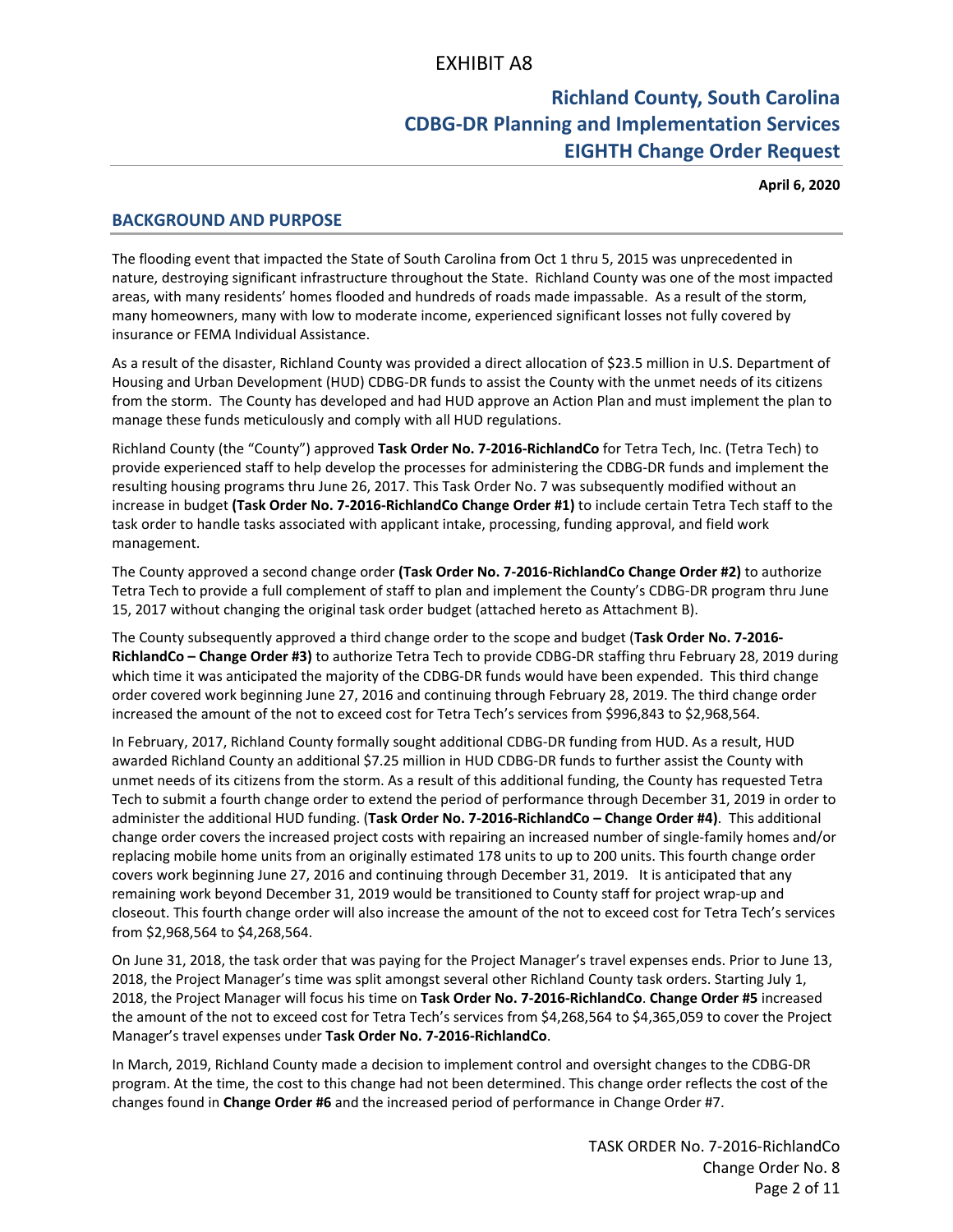In March, 2020, Richland County as well as the entire country was impacted by COVID19. The impact to the project was primarily a delay in construction. Therefore, Richland County requests that Tetra Tech extend its project management services until October 2, 2020. This change order reflects the cost of the changes found in **Change Order #7** and the increased period of performance in Change Order #8.

# **SCOPE OF WORK**

The County has requested that the following technical staff/services be provided by Tetra Tech:

- CDBG‐DR Project Manager
- Housing Construction Manager
- Compliance Manager
- Case Workers Outreach/Intake and Application Review Specialists
- Environmental Review of Record and Historical Reviewers (ERR)
- Lead‐Based Paint Inspectors
- 2 Inspectors/Cost Estimators
- Electronic/IT Specialist
- Uniform Relocation Act (URA) Services
- Additional support as required

The staff shown for the positions listed will be phased in when required by the project and phased out when no longer required. Project responsibilities for each position to be performed by Tetra Tech (Attachment A) along with the level of effort in hours during this task order are provided in the exhibits below.

# **PROJECT SCHEDULE/TIMELINE**

Tetra Tech will work with the County to determine if the delivery schedule below is appropriate given the County's priorities and operational considerations. The Change Order #8 scope of work is based on a 51‐month timeframe beginning June 27, 2016 and extending to October 2, 2020 (the "Period of Performance"). The project work schedule will be reviewed during the last 90 days of the Period of Performance to determine if a work extension is required for one or more of the positions budgeted for in this task order.

# **PROJECT COST PROPOSAL**

The proposed Change Order #8 budget of \$4,829,700.00 is based on Tetra Tech's current understanding of the project requirements and best estimate of the level of effort required for each position to perform the basic services over the 51-month Period of Performance and may be subject to change upon mutual agreement between Richland County and Tetra Tech**.**

The fee for the services will be based on a combination of Tetra Tech staff time and materials. The time and materials costs will be charged based on the actual hours of services furnished multiplied by Tetra Tech's hourly rate along with direct project related expenses reimbursed to Tetra Tech in accordance with the Professional Services Agreement procured under the Richland County RFP No. RC‐651‐P‐2016. Exhibit 1 shows the estimated cost breakdown for the time and materials costs and is exclusive of the \$4,615,924 budget previously approved by Richland County Council plus the additional budget under this Change Order #8.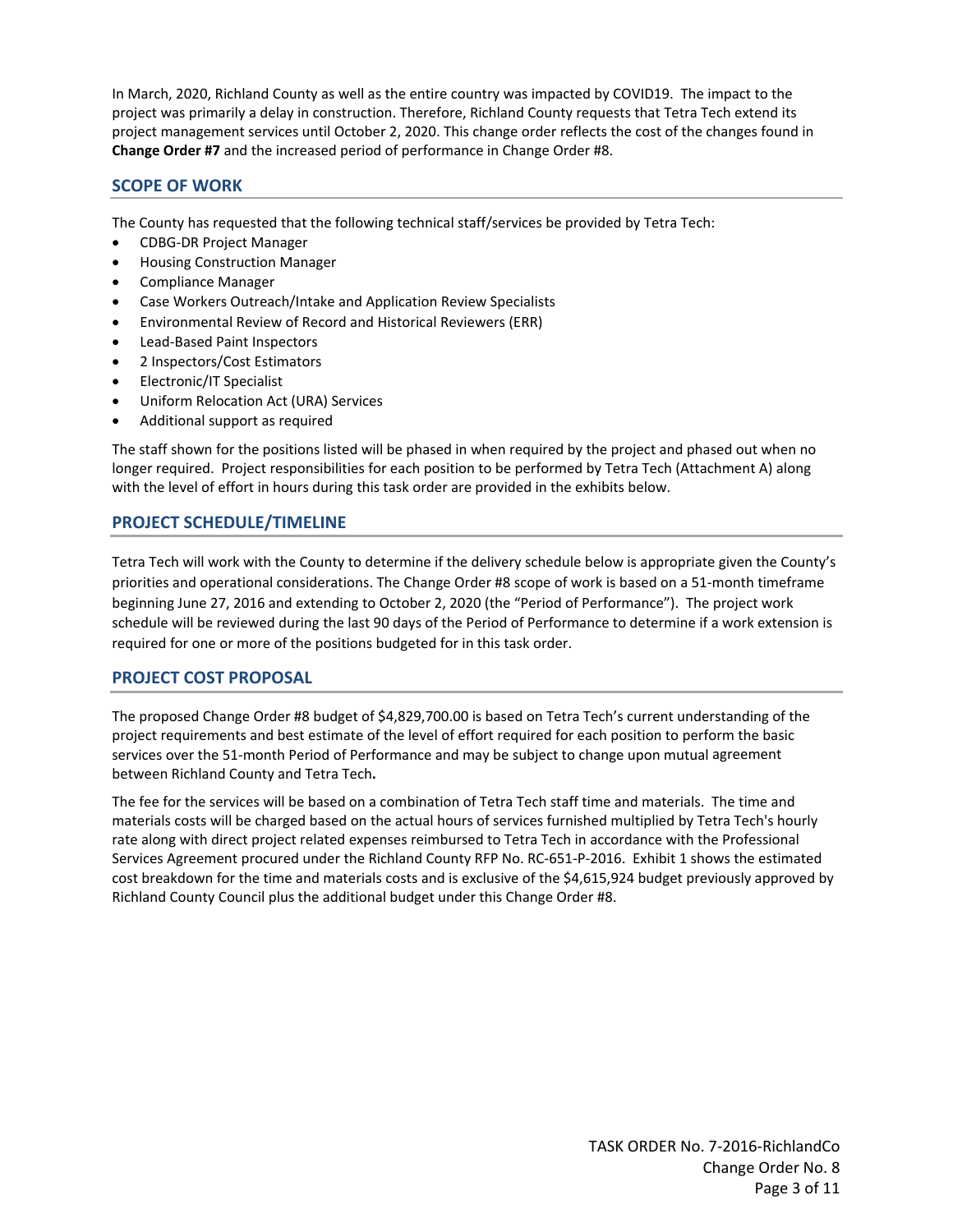### **Exhibit 1: Cost Breakdown by Staff Position For Period of Performance of July 18, 2020 through October 2, 2020** *(Includes labor, materials, and travel expenses)*

| <b>Position</b>                                          | <b>Estimated</b><br># of Staff | <b>Estimated</b><br><b>Hours</b> | <b>Estimated</b><br><b>Cost</b> |
|----------------------------------------------------------|--------------------------------|----------------------------------|---------------------------------|
| <b>CDBG-DR Program Manager</b>                           | $\mathbf{1}$                   | 80                               | \$10,800                        |
| <b>Construction Project Manager1</b>                     | $\mathbf{1}$                   | 460                              | \$57,500                        |
| CDBG-DR Compliance Manager/ Case Workers Outreach/Intake | $\mathbf{1}$                   | 440                              | \$37,400                        |
| Inspectors/Cost Estimators <sup>3</sup>                  | $\mathcal{P}$                  | 900                              | \$103,500                       |
| <b>Principal in Charge</b>                               | $\Omega$                       | 0                                | \$0                             |
| <b>Electronic Records/IT Specialist</b>                  | $\Omega$                       | 0                                | \$0                             |
| Other Support <sup>4</sup>                               | $\mathcal{P}$                  | 24                               | \$2,676                         |
| Other Project Related Expenses Support <sup>5</sup>      |                                |                                  | \$1,900                         |
| <b>Net Increase for Change Order 8</b>                   |                                |                                  | \$213,776.00                    |

This estimate is valid for 60 days from the date of the proposal. To the extent the proposed scope and budget do not meet the County's needs; Tetra Tech would be willing to negotiate a revised scope and budget.

# **PROJECT ASSUMPTIONS AND CONSTRAINTS**

This project is based on the following key assumptions and constraints. Deviations that arise during the proposed project will be managed through a standard change control process.

- **Budget and Staffing Level Assumptions.** The proposed staffing levels and hours for each position are based on our best estimates assuming a mix of programs utilizing the \$30.77 million in CDBG‐DR monies allocated by HUD to Richland County. For the purposes of this scope and budget it is assumed that Tetra Tech will assist with the implementation of approximately \$17 million of housing rehabilitation projects. To the extent the mix of programs funded deviates from the estimates provided above, the anticipated level of effort outlined herein is subject to change.
- **Project Sponsor.** County will assign a primary point of contact to serve as project sponsor to address administrative and functional issues.
- **County Oversight:** Tetra Tech is not responsible for selecting the general contractors doing the MHU replacements, SFR repairs, or rebuilds and therefore, cannot be liable for the performance of these contractors selected by and reporting to the County. Furthermore, since prior to this change order, Tetra Tech was not responsible for implementing the SFHRP program except for the scope of work outlined in the Task Order #7 as modified by the previous five change orders, Tetra Tech shall not be held responsible for any issues the program or County has as a result of decisions or actions by the County or other general contractors

<sup>&</sup>lt;sup>1</sup> Assumes 40-50 hours/week over the project timeline. Assumes the Construction Manager will become the Project Manager effective October 9, 2019. Assumes the previous Project Manager will maintain oversight of the project until the end of the project.

<sup>&</sup>lt;sup>2</sup> Assumes one compliance manager/case manager 40 hours/week.<br><sup>3</sup> Assumes 2 inspectors/cost estimators working 40-50 hours/week.

<sup>&</sup>lt;sup>4</sup> Includes back office support, and SMEs.<br><sup>5</sup> Includes travel and other direct costs.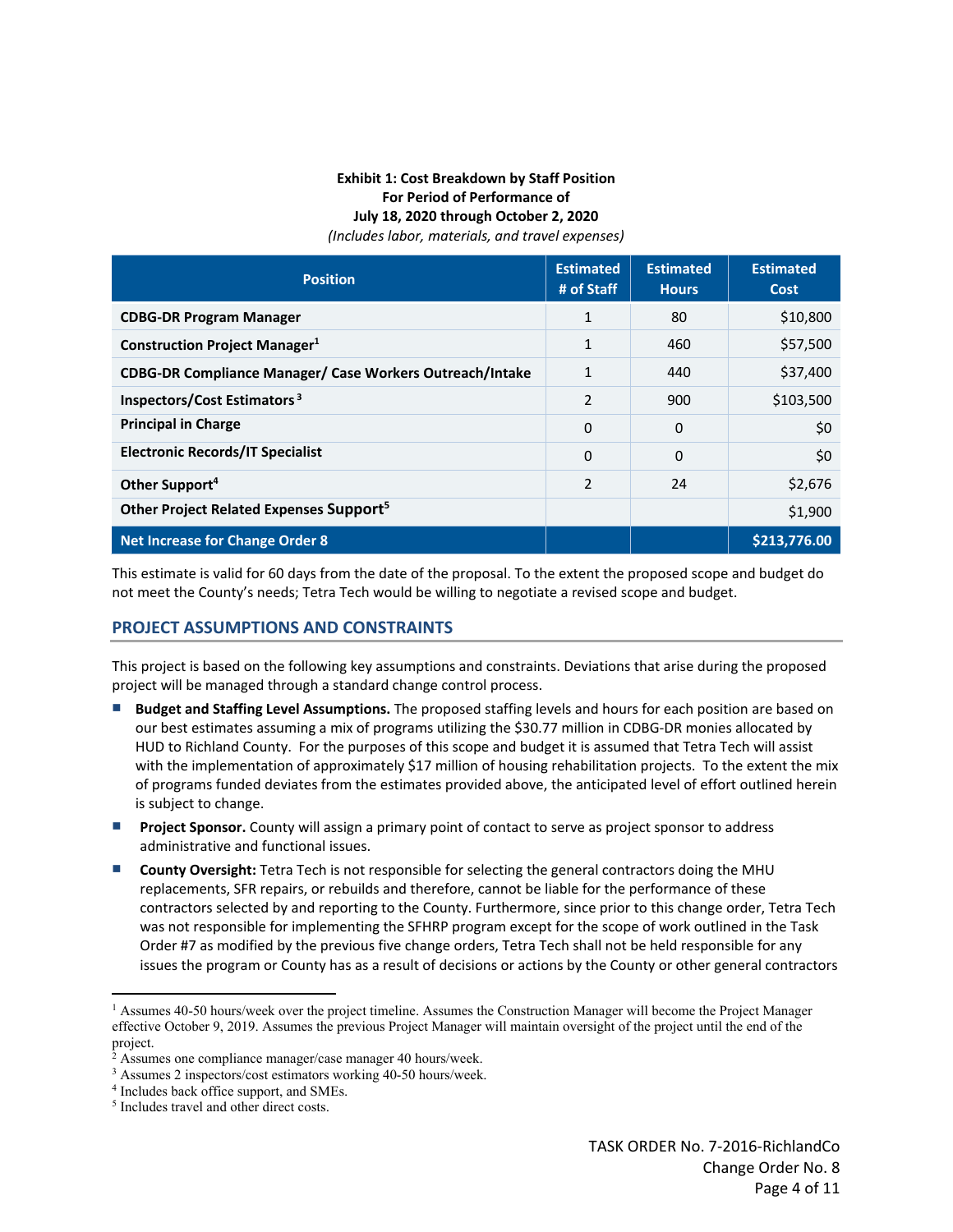employed by the County in overseeing and running the overall SFHRP. From the time this change order goes into effect, Tetra Tech will become the implementing contractor responsible for implementing County policies and procedures as included in the County's Action Plan and the County's SFHRP Guidebook. Tetra Tech will not be responsible for developing policies and procedures, nor held liable for the County's policies and procedures contained in the County's Action Plan or the SFHRP Guidebook. Tetra Tech will be responsible to take the County's policy, guidance and direction from the County's SFHRP Oversight Committee as articulated in the County's Action Plan and SFHRP Guidebook. Tetra Tech will advise the Oversight Committee as to changes in policies and procedures to be included or changed in the County's Action Plan and/or SFHRP Guidebook. Tetra Tech will keep the Oversight Committee informed of the performance of the program and any issues that may arise from the performance of the County's other contractors.

- **Access to Materials.** Documentation pertinent to the execution of this project should be made available to Tetra Tech for review in electronic format within five business days of the request from Tetra Tech.
- **Payment for Incomplete Projects:** Tetra Tech will be compensated for work completed on a property even if the property owner decides to withdraw their application or the property is deemed ineligible to include, but not limited to, time spent on such properties for URA assistance, case management by Tetra Tech staff, inspections and cost estimation.
- **Lead‐based Paint Clearance Tests:** Currently, the properties identified for repair have been tested for lead‐ based paint. Only twenty of these units tested positive for lead‐based paint. This budget assumes that Tetra Tech will conduct twenty clearance tests. Tetra Tech reserves the right to request an adjustment to the budget for costs associated with any additional lead‐based paint tests or clearance tests.
- **Inspection Cost Estimate:** Currently, we are estimating 107 rehabs remaining to be completed in the period of performance. If additional properties above the 107 rehabs require repair cost estimates, Tetra Tech reserves the right to request an adjustment to the budget for costs associated with developing cost estimates for such additional properties. Tetra Tech will use Xactimate for developing estimate scopes of work and cost estimates.
- **Access to Key Personnel.** Availability of County key personnel is critical to obtaining the information required for the overall success of this project. Information presented by key personnel will be accepted as factual and no confirmation will be made.
- **Work Location/Meeting Space.** Tetra Tech will perform work on‐site at Richland County offices or participate via conference call during the performance period. The work location of each individual assigned to the project by Tetra Tech will be mutually agreed to by the County and Tetra Tech. It is envisioned that case management staff; cost estimators and inspectors will be located on site in Richland County. It is anticipated that the Project Manager will work on site.
- **Period of Performance.** To the extent the Period of Performance is required to be extended due to reasons beyond the Tetra Tech Team's control; such unforeseen circumstances may result in an increase in the project timeline and budget.
- **Payment Plan.** The County will be invoiced monthly for labor expended and expenses incurred. Invoice payment terms are net 30 days.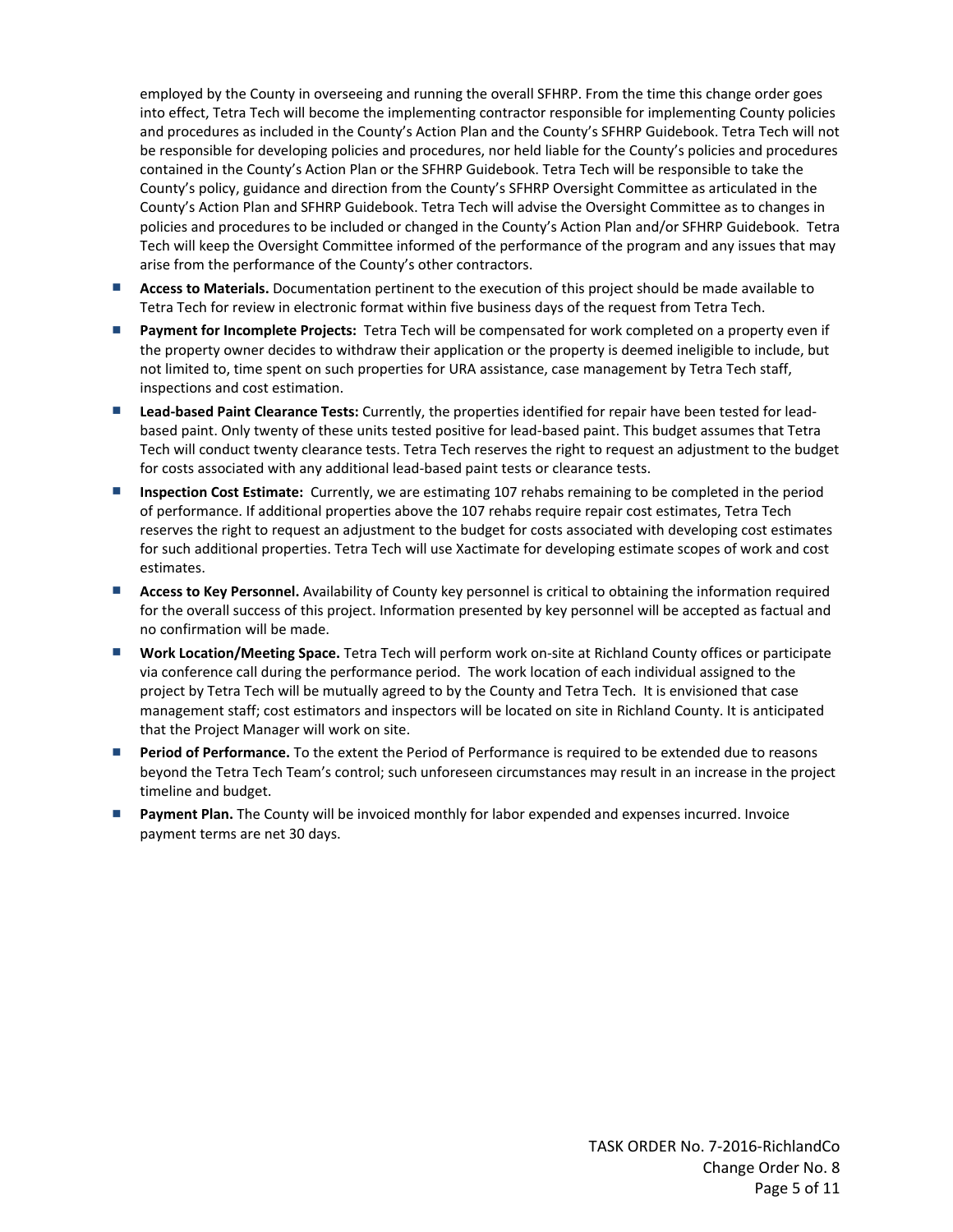# **Attachment A Position: CDBG‐DR Project Manager Position Description**

This Tetra Tech position will report directly to the County's Oversight Committee or their designated representative and will manage the day to day activities and the staff of the County's CDBG‐DR SFHRP Programs.

**Description of role and responsibilities –** More specifically, the position will provide technical guidance, strategic direction and management assistance to the County's Oversight Committee for the development and implementation of the County's SFHRP by providing the following specific services in accordance with The County's Action Plan and SFHRP Guidebook:

- Develop all forms for tracking each step of the process for the implementation program;
- Manage the development of the data and information management procedures;
- Manage the development of the administrative procedures;
- Manage the development of internal compliance reports and monitoring process for quality control;
- Manage the process to design and ensure accurate project work records are maintained and accessible to meet Grantee/Sub‐Grantee needs and auditory requirements;
- Manage the required Environmental Reviews of Record and Historic Preservation reviews for projects;
- Develop processes and implementation plans that meet HUD requirements for the Uniform Relocation Act requirements;
- Manage the development of the Duplication of Benefits review.
- Manage the process for damage assessments and development of project cost estimates and the scopes of work for the projects;
- Manage the construction process to ensure that work is being completed which would include the inspectors;
- Assist with the coordination between the County's Oversight Committee and the County's Legal Department to develop the project agreements between the County and the contractors;
- Develop and deliver, along with the County Oversight Committee, training of internal County staff on the implementation of the SFHRP.
- Develop and deliver training programs on the County's SFHRP for the construction contractors;
- Communication with senior leadership and elected officials with the coordination and direction of the County's Oversight Committee and/or the County Administrator;
- Attend client's internal staff meetings at the request of the Oversight Committee designee;
- Attend meetings and conference calls with US HUD with the Oversight Committee designee;
- Travel throughout the County and visit sites of proposed projects and projects;
- Assist with the preparation of materials for and attend public meetings, meetings with key stakeholder groups and residents, and meetings with property owners and businesses along with the Oversight Committee and other representatives of the County;
- Attend the County's Blue-Ribbon Advisory Committee along with the Oversight Committee designee and representatives from the County;
- Attend the County's Work Group meetings along with the Oversight Committee designee and representatives from the County;
- Attend other meetings as assigned with the Oversight Committee and representatives from the County;
- Interface with County Departments along with the Oversight Committee or their designee;
- Work with the County staff and other Tetra Tech staff to identify opportunities to use and leverage the CDBG‐DR funding with other Federal and State awarded funding for disaster recovery including HMGP, Flood Mitigation Assistance, FEMA 404 and 406 funding;
- Coordinate with the internal staff to conduct required inspections of projects for compliance with CDBG‐ DR program requirements;
- Coordinate with the County's staff to conduct required inspections of projects for compliance with the applicable County's codes, rules and regulations;
- Coordinate with the internal staff to assign the required Environmental Reviews of Record and Historic Preservation reviews for projects;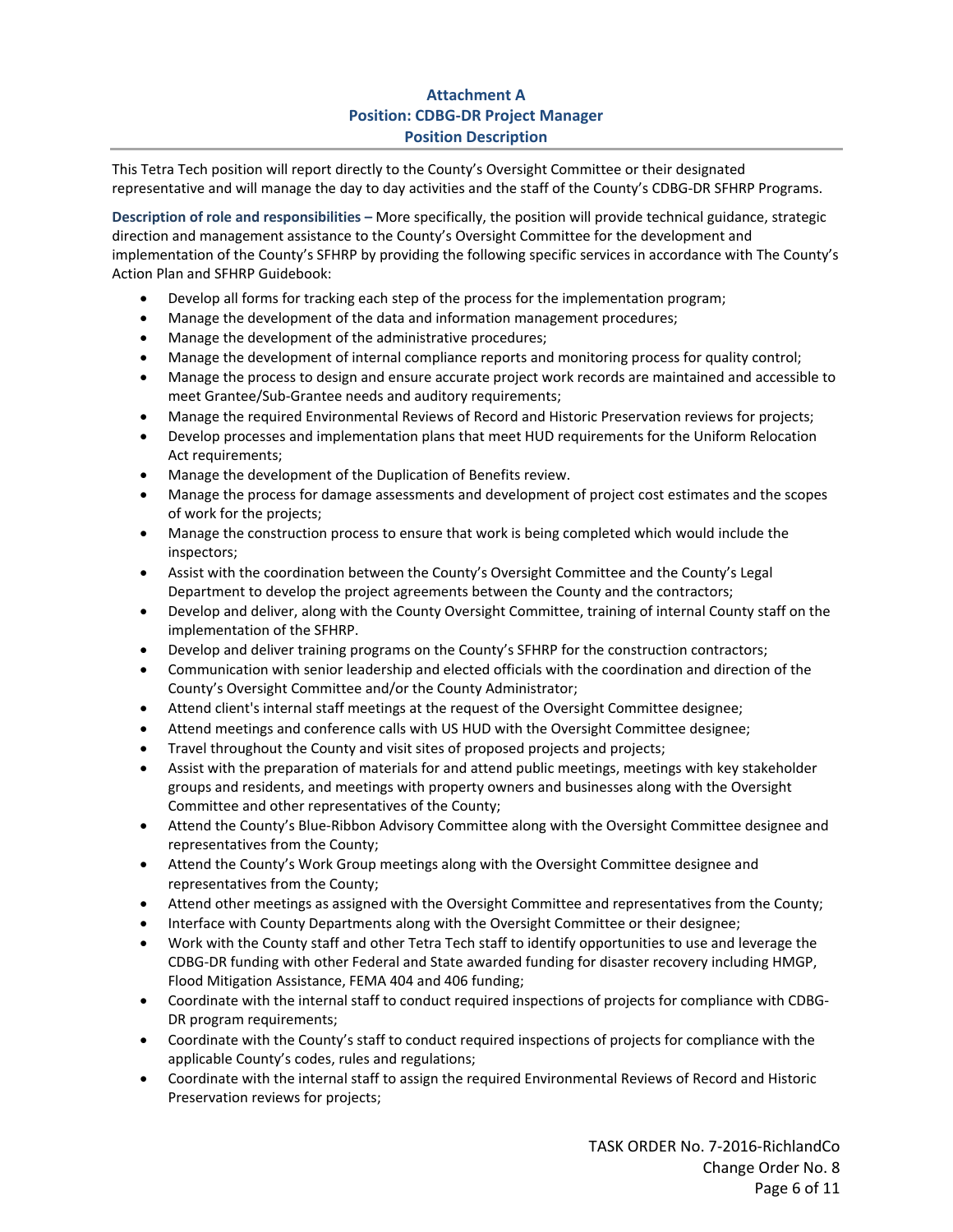- Coordinate with the internal staff to assign and review the damage assessments, project cost estimates and the scopes of work for the projects;
- Coordinate with the internal SFHRP Inspectors/Cost Estimators to assign inspectors to inspect the construction work that is being completed, (including the County's Building Department and Floodplain Manager for relevant inspections);
- Manage the interface with the selected contractor for the work to monitor the completion of the work in compliance with the County's policies and procedures contained in the SFHRP Guidebook;
- Review and provide recommendation for invoices submitted to the County;
- Attend meetings with the State of South Carolina along with the Oversight Committee and/or appropriate representatives from the County; and
- Interface with the general public.

The position will report to the County Administrative Building and Oversight Committee designee each week for the entire period of performance.

**Assumption:** It is assumed that the County's Oversight Committee or the County's responsible representative will be responsible for making all binding and legal decisions related to the CDBG‐DR program. This includes signing and approving decisions of award, contracts, invoices and requisitions for payment of CDBG‐DR funding. It also includes the hiring, termination and discipline of County employees and contractors other than the Tetra Tech staff assigned to this project. This position will not provide legal services to the County.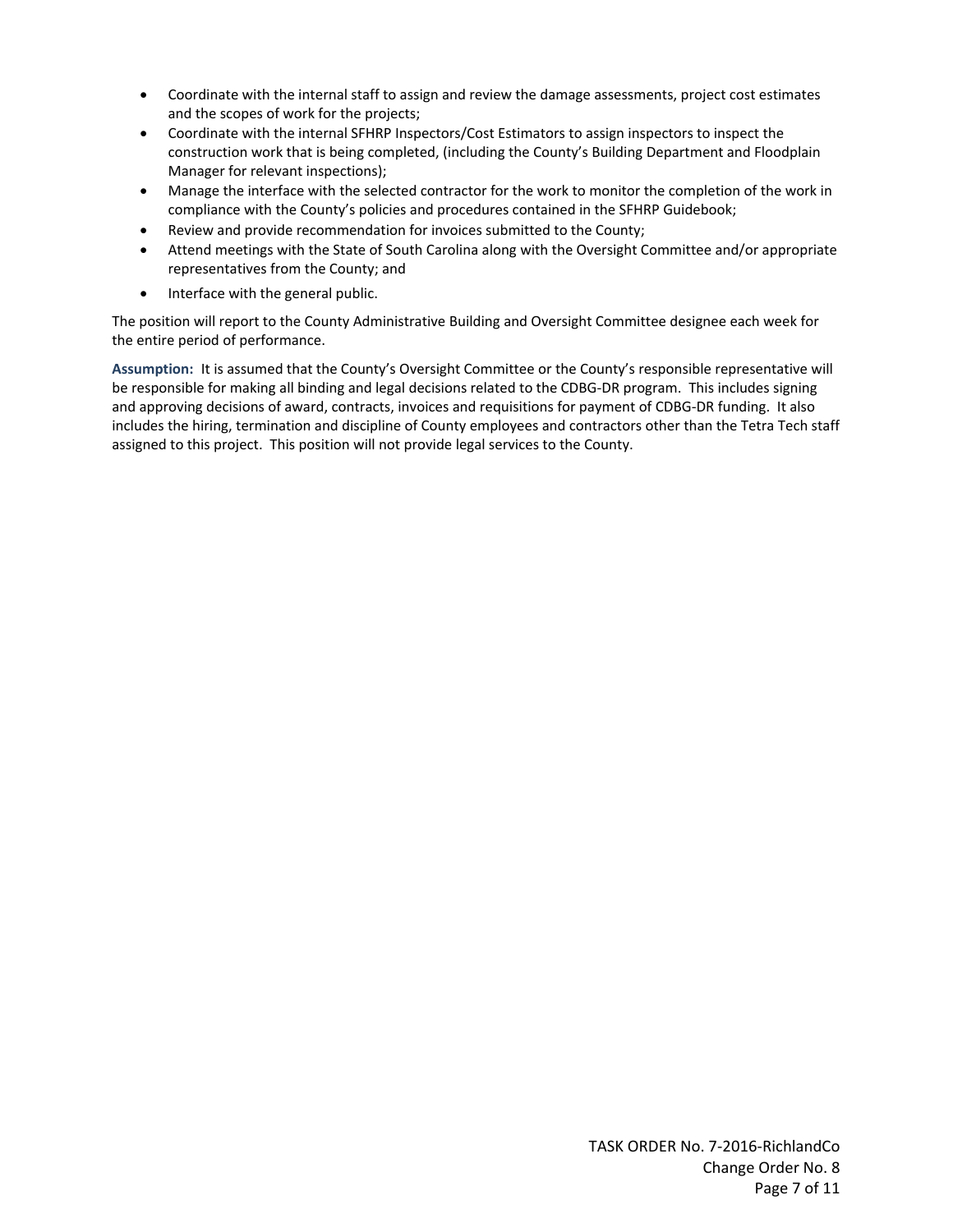# **Position: CDBG‐DR Construction Project Manager Position Description**

This Tetra Tech position will report directly to the CDBG‐DR Project Manager and will assist the Project Manager with management of the day to day construction and financial management activities and the staff of the County's CDBG‐DR SFHRP Programs.

**Description of role and responsibilities** – More specifically, the position will provide construction management, financial management, technical guidance, strategic direction and management assistance to the CDBG‐DR Project Manager for the development and implementation of the County's SFHRP by providing the following specific services in accordance with The County's Action Plan and SFHRP Guidebook:

- Manage the development of the implementation plan/evidence of financial control<sup>6</sup> to be submitted 30 days after the public notice is published by US HUD and the Action Plan which is due 90 days after the public notice if published in the Federal Register by US HUD;
- Manage the development of the policy and program guidelines for the SFHRP which are in compliance with US HUD guidelines and the County's Action Plan and SFHRP Guidebook;
- Develop all forms for tracking each step of the process for the implementation program;
- Manage the development of the data and information management procedures;
- Manage the development the administrative procedures;
- Manage the development of internal compliance reports and monitoring process for quality control;
- Manage the process to design and ensure accurate project work records are maintained and accessible to meet Grantee/Sub‐Grantee needs and auditory requirements;
- Manage the required Environmental Reviews of Record and Historic Preservation reviews for projects; Develop processes and implementation plans that meet HUD requirements for Davis Bacon, The Uniform Relocation Act requirements;
- Manage the process for damage assessments and development of project cost estimates and the scopes of work for the projects;
- Manage the solicitation process of the contractors for the work associated with the SFHRP programs and projects;
- Manage the construction process to ensure that work is being completed which would include the inspectors;
- Coordinate between the SFHRP Project Manager and the County's Legal Department to develop the project agreements between the County and the contractors;
- Develop and deliver, along with the SFHRP Project Manager training of internal County staff on the implementation of the CDBG‐DR program.
- Develop and deliver training programs on the County's CDBG-DR program for the construction contractors;
- Assist with the preparation of materials for public meetings, meetings with key stakeholder groups and residents, and meetings with property owners and businesses;
- Interface with County Departments along with the SFHRP Project Manager;
- Work with the County staff and other Tetra Tech staff to identify opportunities to utilize and leverage the CDBG‐DR funding with other Federal and State awarded funding for disaster recovery including HMGP, Flood Mitigation Assistance, FEMA 404 and 406 funding.

**Assumption:** It is assumed that the County's Oversight Committee or the County's responsible representative will be responsible for making all binding and legal decisions related to the CDBG‐DR program. This includes signing and approving decisions of award, contracts, invoices and requisitions for payment of CDBG‐DR funding. It also

<sup>6</sup> This is a new HUD requirement and the official definition of this document will be included in the Public Notice published in the Federal Register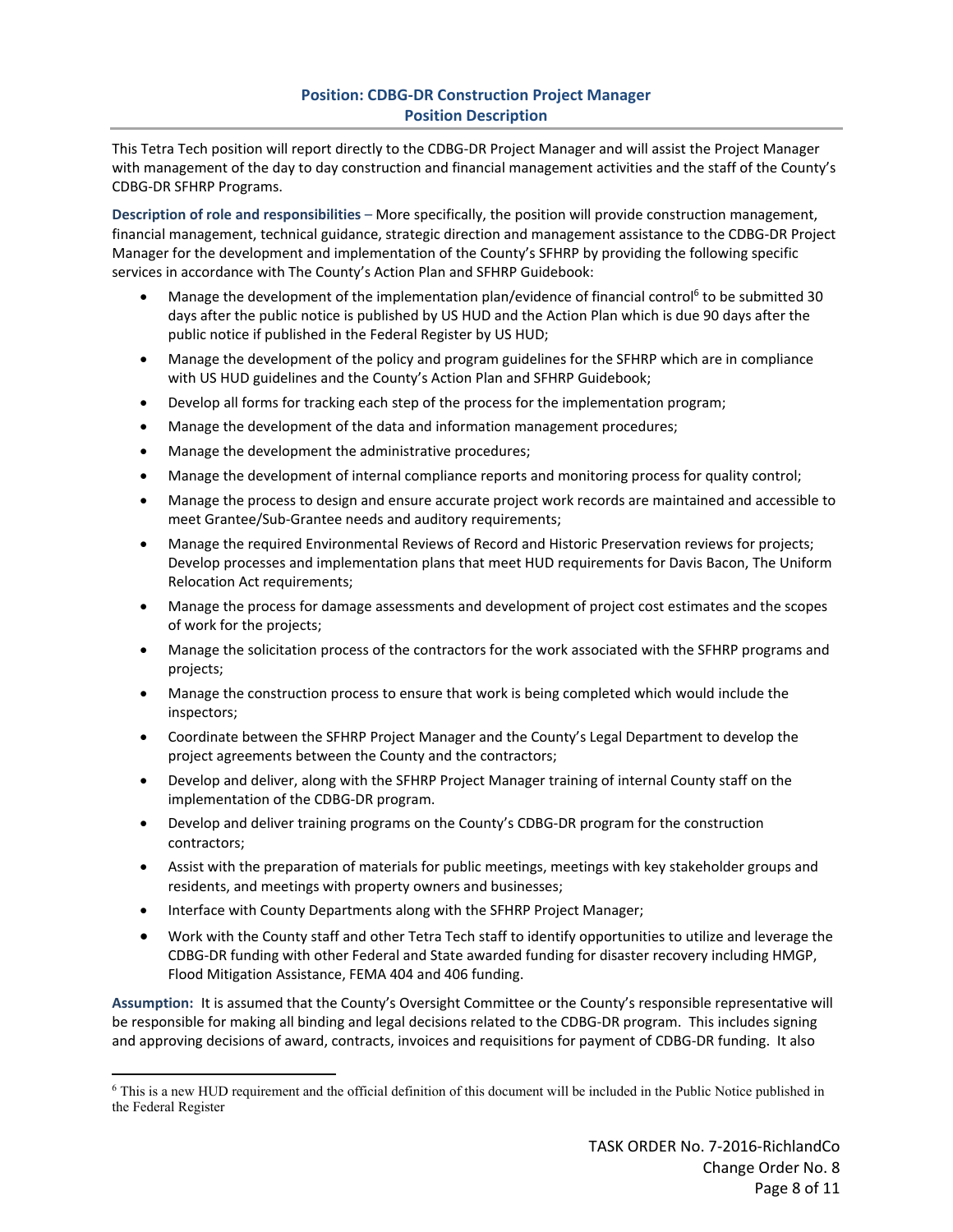includes the hiring, termination and discipline of county employees and contractors other than the Tetra Tech staff assigned to this project. This position will not provide legal services to the County.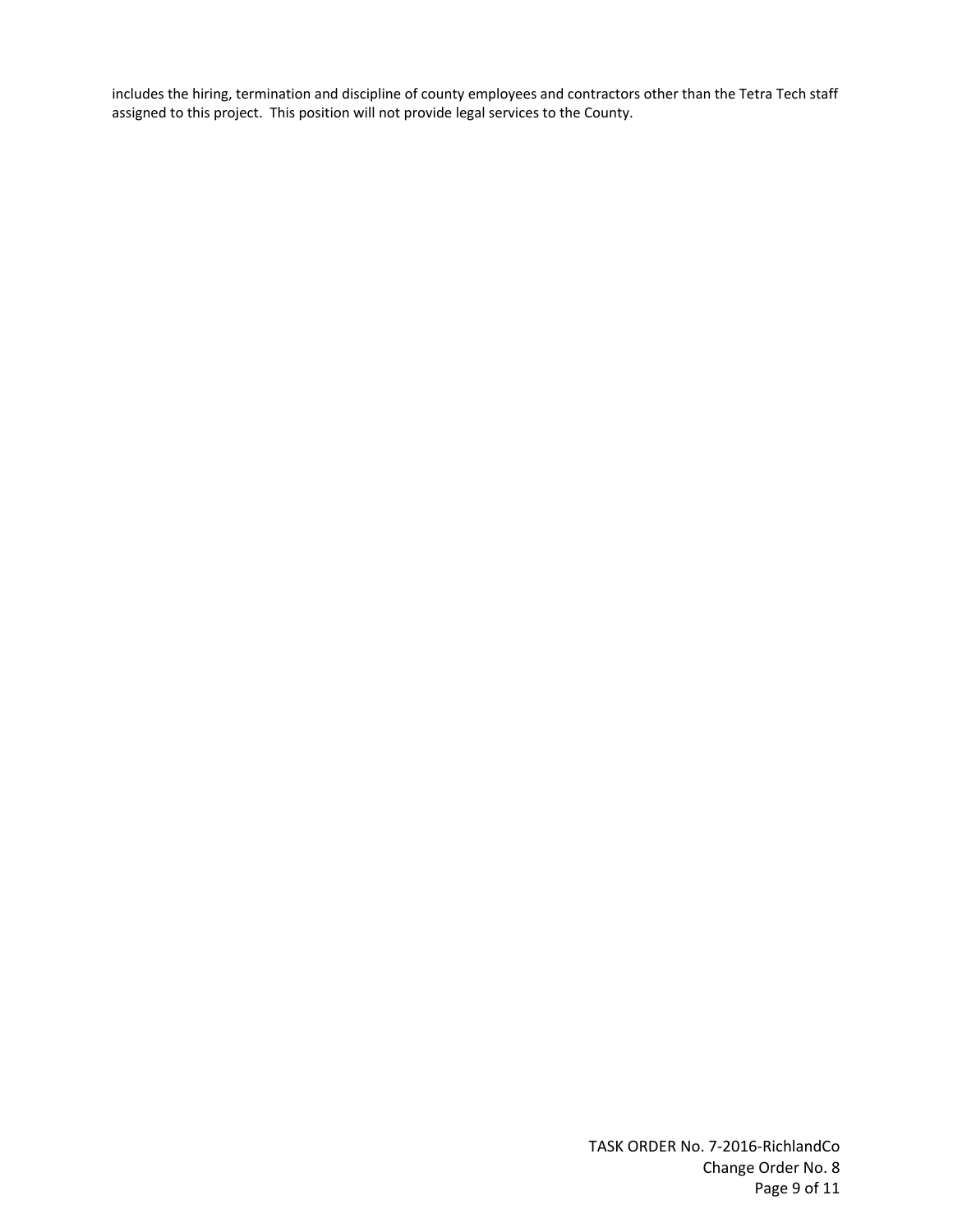### **Position: CDBG‐DR Case Manager Position Description**

These Tetra Tech management positions will report directly to Tetra Tech's SFHRP Project Manager. This position will provide case management services related to the County's SFHRP programs.

**Description of role and responsibilities** – More specifically, this position will provide technical guidance, strategic direction and management services during the implementation of the County's SFHRP. The roles and responsibilities are as follows:

- Manage the implementation of the SFHRP developed in the Action Plan and in accordance with the SFHRP Guidebook;
- Provide expert technical assistance to the County and the applicants on SFHRP applicant requirements and regulations;
- Meet with the residents, citizens and property owners interested in SFHRP assistance;
- Meet with prospective applicants to describe the SFHRP, review applicable required materials and provide technical assistance on the application;
- Review submitted applications for compliance with the program guidelines and policies;
- Review and evaluate applications for compliance with all the County's SFHRP policies, procedures and guidelines in accordance with the County's Action Plan and SFHRP Guidebook and provide recommendations for decisions;
- Coordinate with the internal staff to conduct site inspections of proposed projects and the development of the damage assessment, cost estimate and definition of the scope of work for the application;
- Conduct eligibility calculations;
- Coordinate with the internal staff to conduct required inspections of projects for compliance with SFHRP program requirements in accordance with the County's Action Plan and SFHRP Guidebook;
- Coordinate with the County's staff to conduct required inspections of projects for compliance with the applicable County's codes, rules and regulations;
- Meet with applicants to advise them regarding the award and the time schedule for the completion of the project;
- Prepare documents for the Pre‐Construction and Closing meetings;
- Coordinate and schedule Pre‐Construction and Closing Meetings as required;
- Manage the data and information for the assigned applications and cases per the required policies and procedures to ensure accurate project work records are maintained and accessible to meet Grantee/Sub-Grantee needs and auditory requirements;
- Coordinate with the internal staff to assign the required Environmental Reviews of Record and Historic Preservation reviews for projects;
- Coordinate with the internal staff to assign and review the damage assessments, project cost estimates and the scopes of work for the projects;
- If required; coordinate with the internal staff to conduct required title searches and appraisals;
- Evaluate issues and work with the Assistant SFHRP Project Manager to developed proposed solutions;
- Prepare a written recommendation on the received applications;
- Review and provide recommendation for invoices submitted to the County;
- Attend required training programs on the County's SFHRP program offered by the County;
- Communication with senior leadership staff from clients;
- Attend client's internal staff meetings at the request of Tetra Tech's SFHRP Project Manager;
- Travel throughout the County and visit sites of proposed projects;